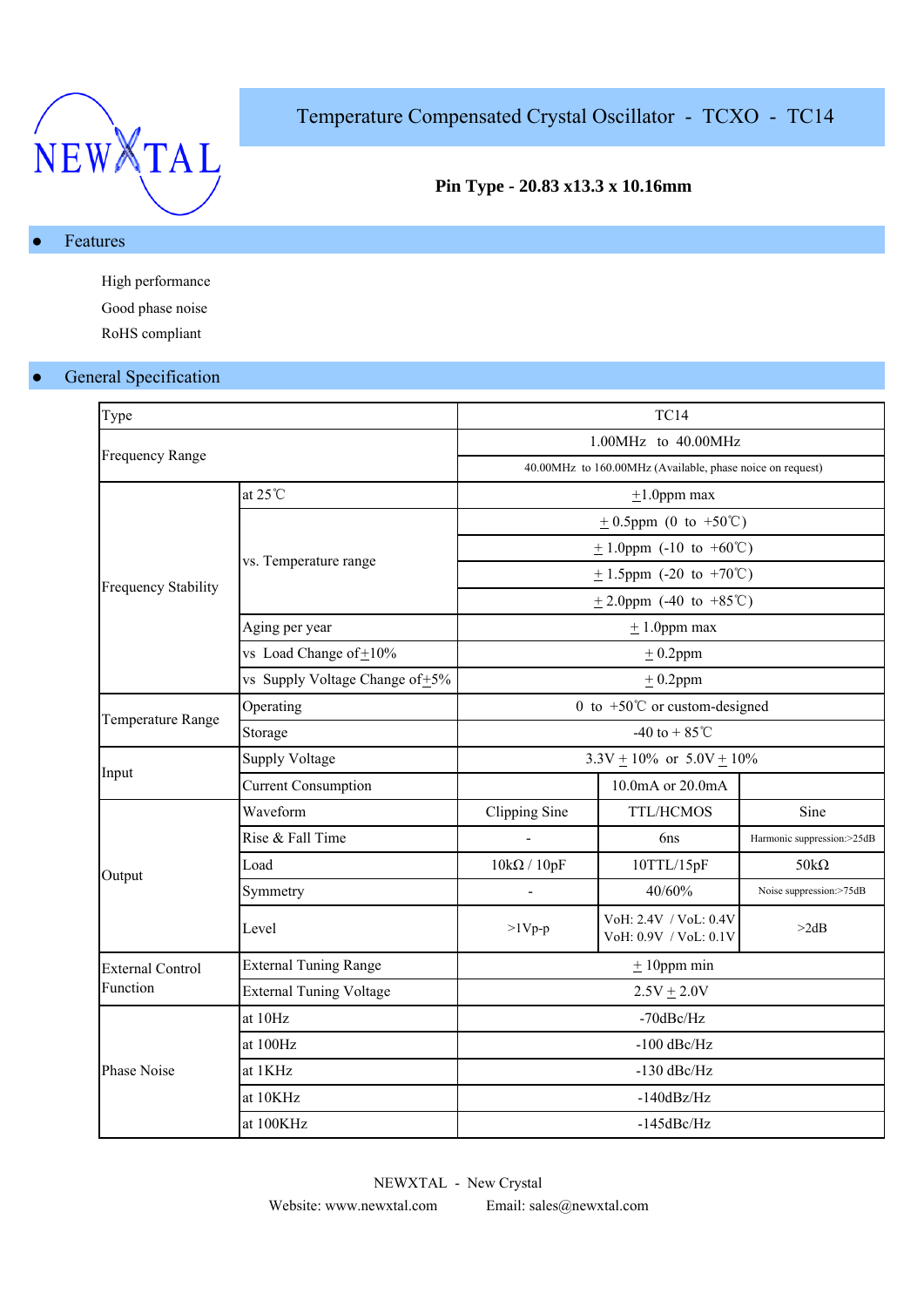# Temperature Compensated Crystal Oscillator - TCXO - TC14

## Frequency Stability Codes (ppm)

| $A = \pm 1.0$ | $B = \pm 1.5$ | $C = \pm 2.0$ | $D = \pm 2.5$ | $E = \pm 3.0$ | $F = \pm 4.6$ |
|---------------|---------------|---------------|---------------|---------------|---------------|
| $G = \pm 5.0$ | $H = \pm 0.5$ |               |               |               |               |

## ● Operating Temperature Range Codes (℃)

| $t = 0$ to $+50$   | $B = 0$ to $+70$   | $\sum$ = -20 to +70 | $D = -30$ to $+75$ | $E = -40$ to $+85$ | $F = +10$ to $+70$ |
|--------------------|--------------------|---------------------|--------------------|--------------------|--------------------|
| $T = -40$ to $+60$ | $H = -30$ to $+80$ | $= -10$ to $+40$    | $= -40$ to $+70$   | $K = -10$ to $+60$ | $= -30$ to $+70$   |

#### **Marking**

#### Holder Type

Frequency + M(MHz) + Date code ( Year Code + Month Code )

NEWXTAL (Company brand)

#### Year Code:

| 2001 | 2002 | 2003 | 2004 | 2005<br>. | 2006 | 2007 | 2008 | 2009 | 2010<br>$\sim$ $\sim$ | 2011 | 2012 |
|------|------|------|------|-----------|------|------|------|------|-----------------------|------|------|
|      |      |      |      |           |      |      |      |      |                       |      |      |

#### Month Code:

| Jan | Feb | March | Apr | May<br>$\sim$ | June | $\mathbf{r}$ 1<br>July<br>. | August<br>ے . | $\sim$<br>Sept | ∼<br>Jctober | $\mathbf{v}$<br>Nov | Dec |
|-----|-----|-------|-----|---------------|------|-----------------------------|---------------|----------------|--------------|---------------------|-----|
|     |     |       |     |               |      |                             |               |                |              |                     |     |

For Example:



## Ordering Information

| Holder                        | Type        | <b>SMD</b> Size | Stability  | Temperature   | Input Voltage                                  | Output Waveform                                             | Frequency | Lead-free               | Packing |
|-------------------------------|-------------|-----------------|------------|---------------|------------------------------------------------|-------------------------------------------------------------|-----------|-------------------------|---------|
|                               |             |                 | (ppm)      | $(\degree C)$ | (V)                                            |                                                             |           |                         |         |
| TC=TCXO<br>$VT =$<br>VC(TCXO) | $14 = TC14$ | Blank= $N/A$    | See tables |               | $1 = 3.3$<br>$2 = 5.0$<br>$3 = 3.0$<br>$4=2.8$ | $0 = \text{Clipping Sine}$<br>$1 = TTL/HCMOS$<br>$2 = Sine$ | xx.xxM    | LF=leadfree Blank: bulk |         |
|                               |             |                 | $\pm 1.0$  | $0$ to $+70$  |                                                |                                                             |           |                         |         |
| TC                            | 14          |                 | А          | в             | 2                                              | 0                                                           |           | LF                      |         |

For Example: TC14AB20-10.000MLF